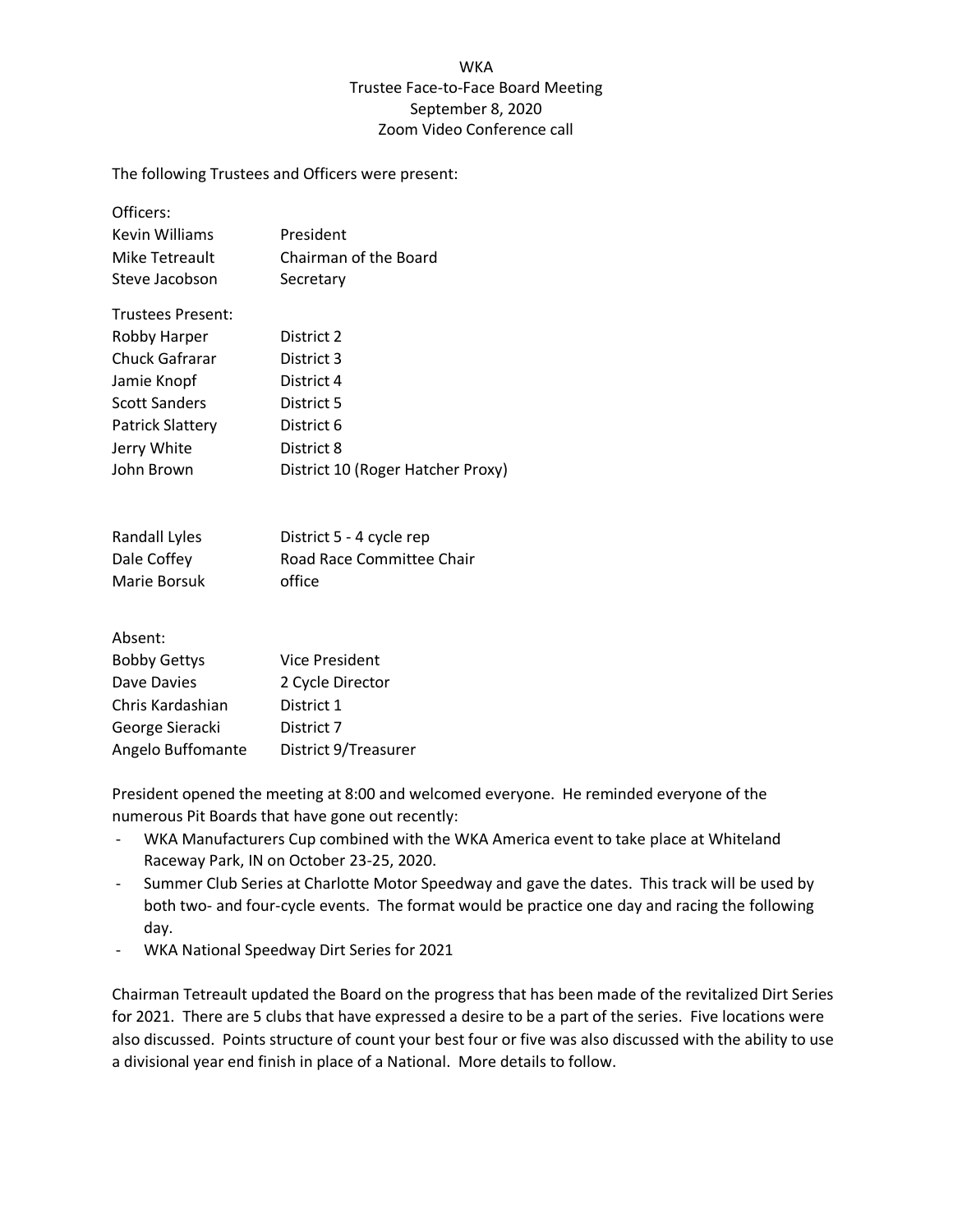Daytona KartWeek was discussed next. Road Race and Dirt dates would remain the same. President Williams and Chairman Tetreault discussed the possibility of adding the 26<sup>th</sup> to the Sprint, Manufacturers Cup event, and discussions that have taken place in the planning. Also discussed was the adding classes to this event and going with three race days. Practice and qualifying with races to follow, each day. People traveling on Christmas was a big concern for the Board. The Board was asked to think about what can be done on the  $27<sup>th</sup>$  if the 26 were a move in day. Chairman Tetreault gave out a possible schedule and locations for the 4 race Manufacturers Cup series.

President Williams then moved on to the items that were carried over from the August meeting. Trustee Districting was tabled.

Randall Lyles in diligently working on updating the 4-cycle part of the Tech Manual and will report at the next meeting in time for the changes to go to the printer for the 2021-2022 Tech Manual. President Williams reminded the Board that the Tech Manual is a two-year issue and that several advertisers reserved spots. Very pleased with the response.

The Kid Kart class was the next item discussed. We are the only National organization that offers a Kid Kart Class. The Board discussed the pros and cons of this class. No action was taken at this time.

Rule 504.3 Burette Specifications was the next item discussed. A motion was made by Trustee White and second by Trustee Gafrarar to amend the rule by adding "or certified digital equivalent" to the rule. For: Trustees Slattery, Gafrarar, White, Sanders, Brown (Proxy) and Knopf. None opposed. Motion passed

Next item up was Rule 751.1 Fuel requirements. 4 Cycle Tech Randall Lyles will address the item with his updates for the next meeting.

Butterfly steering when from the last meeting was addressed. The 2 parties making them stated they were making them for their personal use only. No action, no rule change

Road Race chair presented to the board specifications on a 100cc air cooled national laydown class with a 400-pound minimum weight for 2021 and beyond.

100cc Laydown Air Cooled Tag class

Driver Requirements: Age 16 and Older, Road Race Class 3 license Weight: 400 lbs Engines: IAME KA 100 and Vortex VLR Engine Tech per the WKA rulebook for Man Cup class Carb: As specified by WKA Rulebook for Man Cup class Starter system components/battery may be removed, or used competitors choice Exhaust: As supplied by manufacturer per WKA rulebook for Man Cup Clutch: May run axle clutch Fuel: Spec Fuel

A motion was made by Trustee Slattery, second by Brown to accept this National Class in the Road Race series. For: Trustees Slattery, Brown, Gafrarar, Knopf. Opposed Trustee Sanders, Abstain: Trustee Harper. Motion Passed.